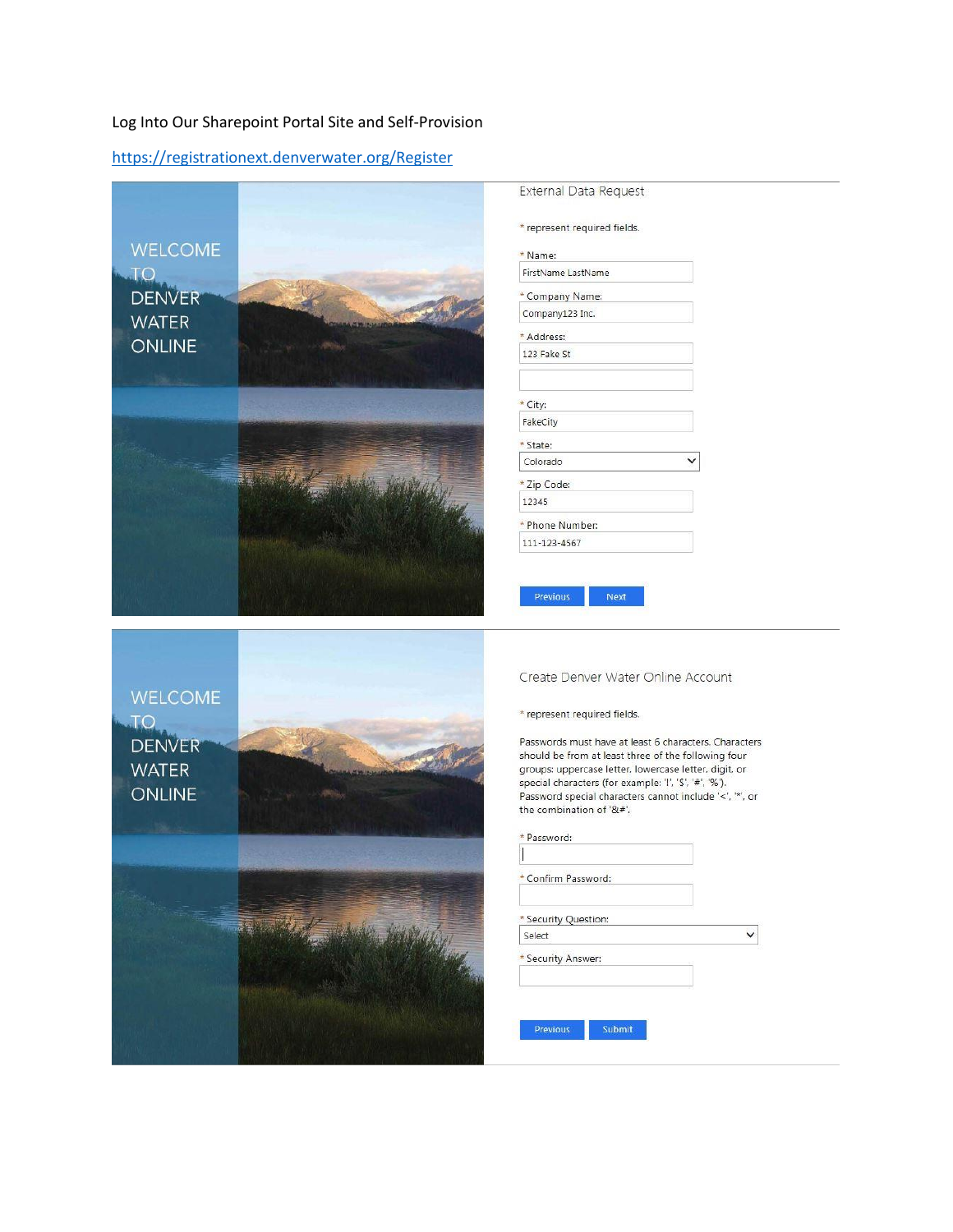**WELCOME TO DENVER WATER** ONLINE



# **DENVER WATER**

Success

Your Denver Water Online Account has been created!

Sign in

@ 2016 Denver Water Forgot/Reset password





To access Denver Water Online, please create an account.

Select which types of accounts you wish to create:

✔ External Data Request Recycled Water Training Assessment

Next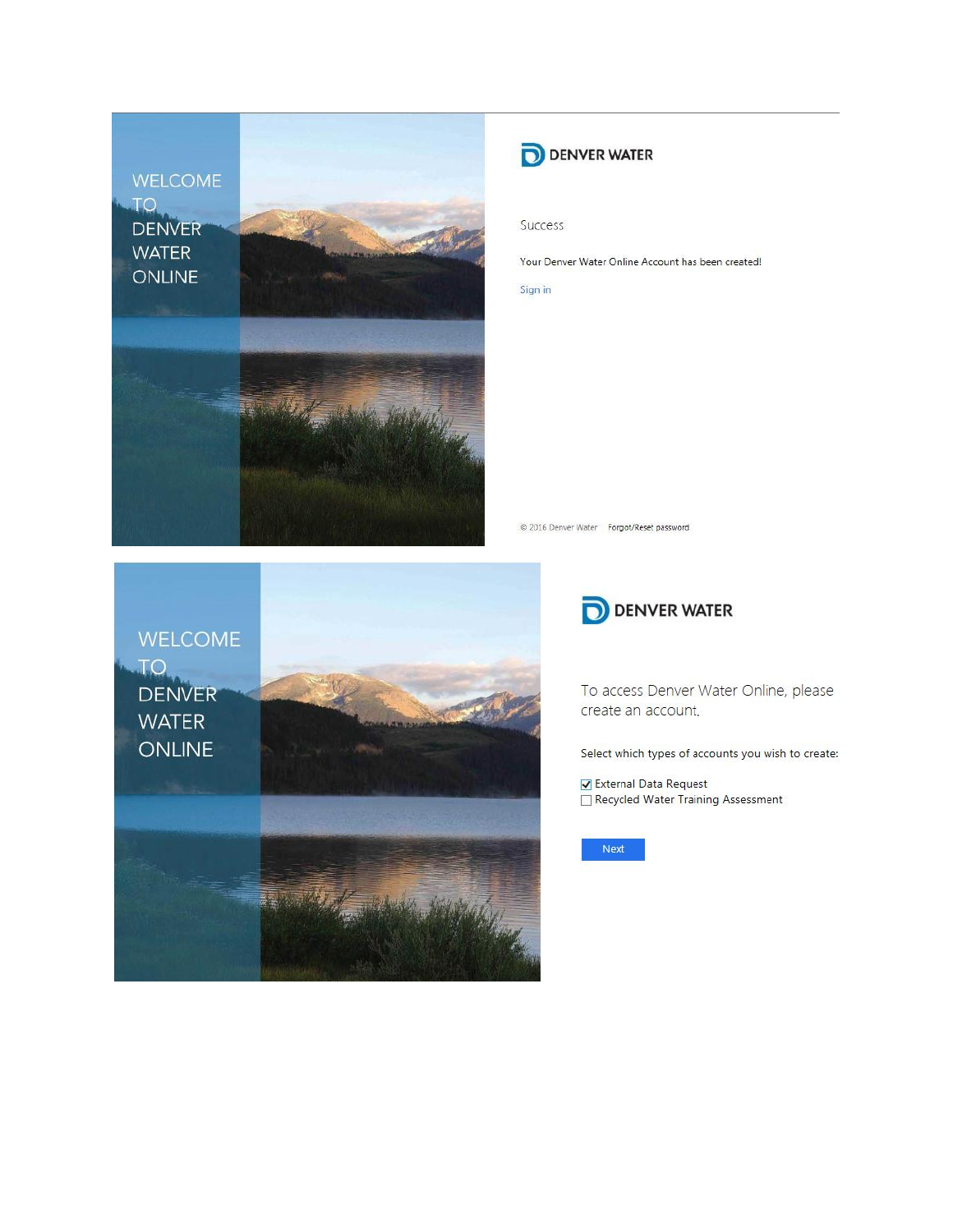$\widehat{\left(15\right)}$  $\blacksquare$  $\overline{Q}$  $\overline{+}$ **My Requests** Ä  $\equiv$  $\overline{a}$ .  $\boldsymbol{C}$  Refresh  $\left(93\right)$ ₿ Search: **Description** Date  $\downarrow$ **Sta** 95 No records found.  $\left\langle \cdot \right\rangle$  $\bar{\mathbf{F}}$ VD.  $\widehat{30}$ 470 Denver Water  $\overline{157}$  $\begin{matrix} \begin{matrix} 1 \\ 2 \end{matrix} \end{matrix} \end{matrix}$  $\overline{Q}$  $\overline{+}$ Search Ä  $\overline{z}$  $\frac{1}{p}$ Search ℐ 93 Search by Address  $\bar{\mathbf{v}}$ 

Initial Map. Use Navigation and New Request to submit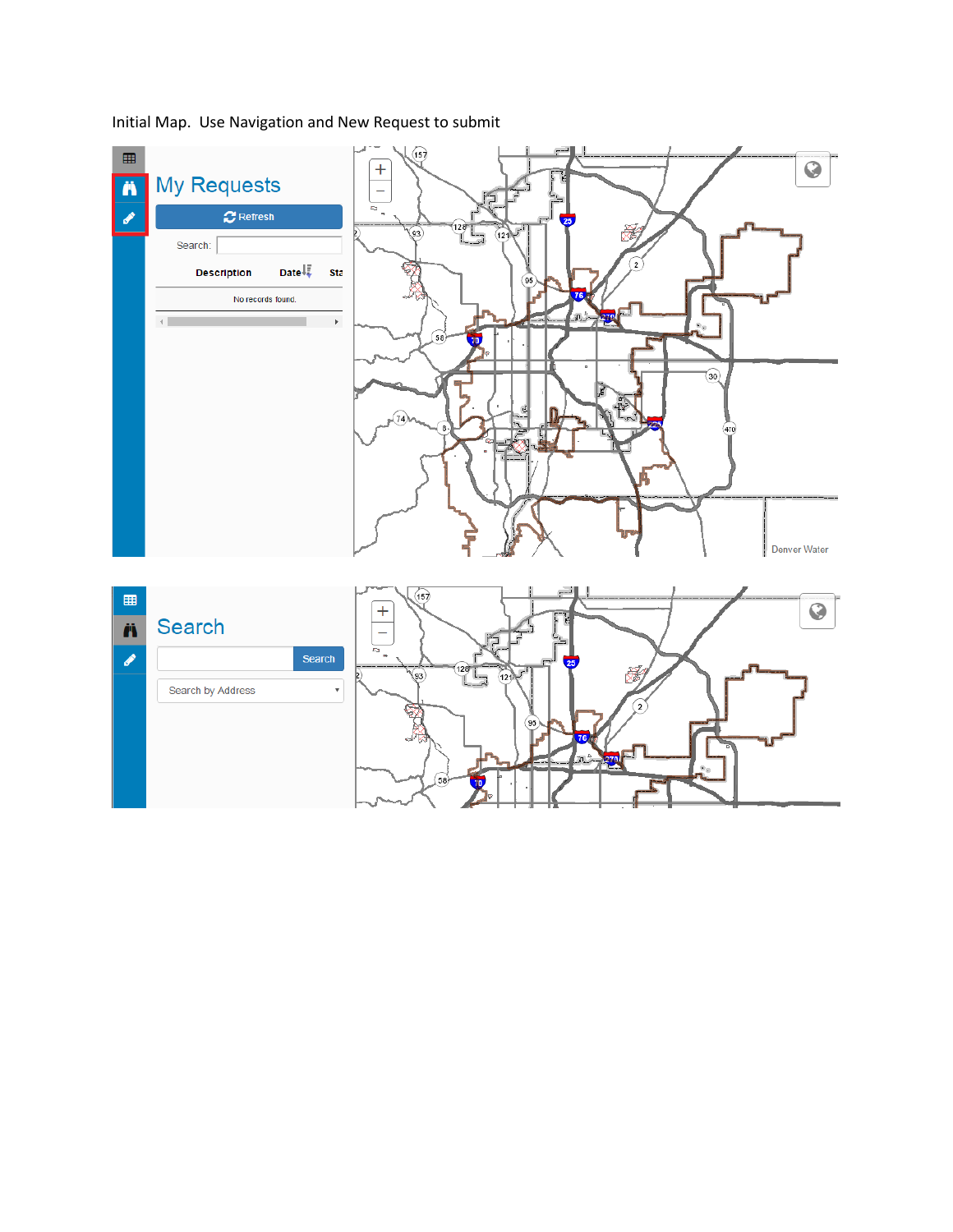

Fill in information, draw rectangle and submit



Click Yes to DW Disclaimer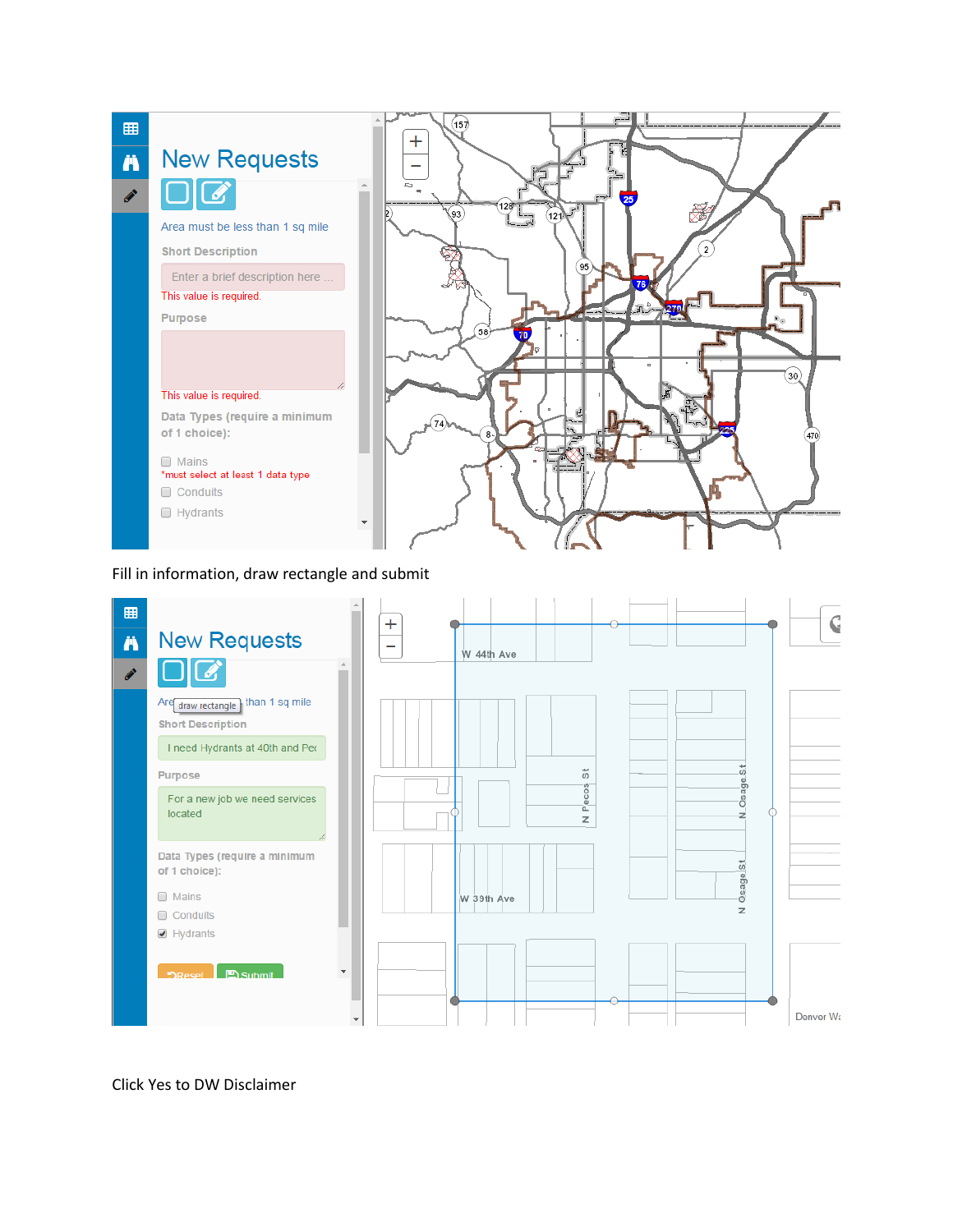## I agree to Denver Water's DISCLAIMER

DISCLAIMER (data and metadata) The geographic information systems (GIS) maps, data and metadata contained herein were prepared by the Denver Water Board for its internal purposes only. The Denver Water Board provides GIS maps, data and metadata as a public service with no claim as to the completeness, usefulness, timeliness or accuracy of its content, positional or otherwise. Denver Water and its employees make no warranty, express or implied, and assume no legal liability or responsibility for the ability of users to fulfill their intended purposes in accessing or using GIS maps, data or metadata or for omissions in content regarding such. The information provided is presented "as is," without warranty of any kind, including, but not limited to, the implied warranties of merchantability, fitness for a particular purposes, or non-infringement. Your use of this information is at your own risk. In providing this information or access to it, Denver Water assumes no obligation to assist the user in the use of such information or in the development, use, or maintenance of any applications applied to or associated with the maps, data or metadata. The GIS material provided to you may contain confidential and/or security-sensitive information and any sale, reproduction or distribution of this information, or products derived therefrom, in any format is expressly prohibited. In protecting the provided GIS material from further distribution of any sort you will exercise at least that degree of care used to prevent disclosure, publication or dissemination of your own proprietary information, provided that degree of care is at least reasonable.

Email will be sent to the email account you used to provision. You will then get status updates as data request is approved/denied. Your requests will be color-coded per approval state in the My Requests tab

 $\!\times\!$ 

Yes

**No**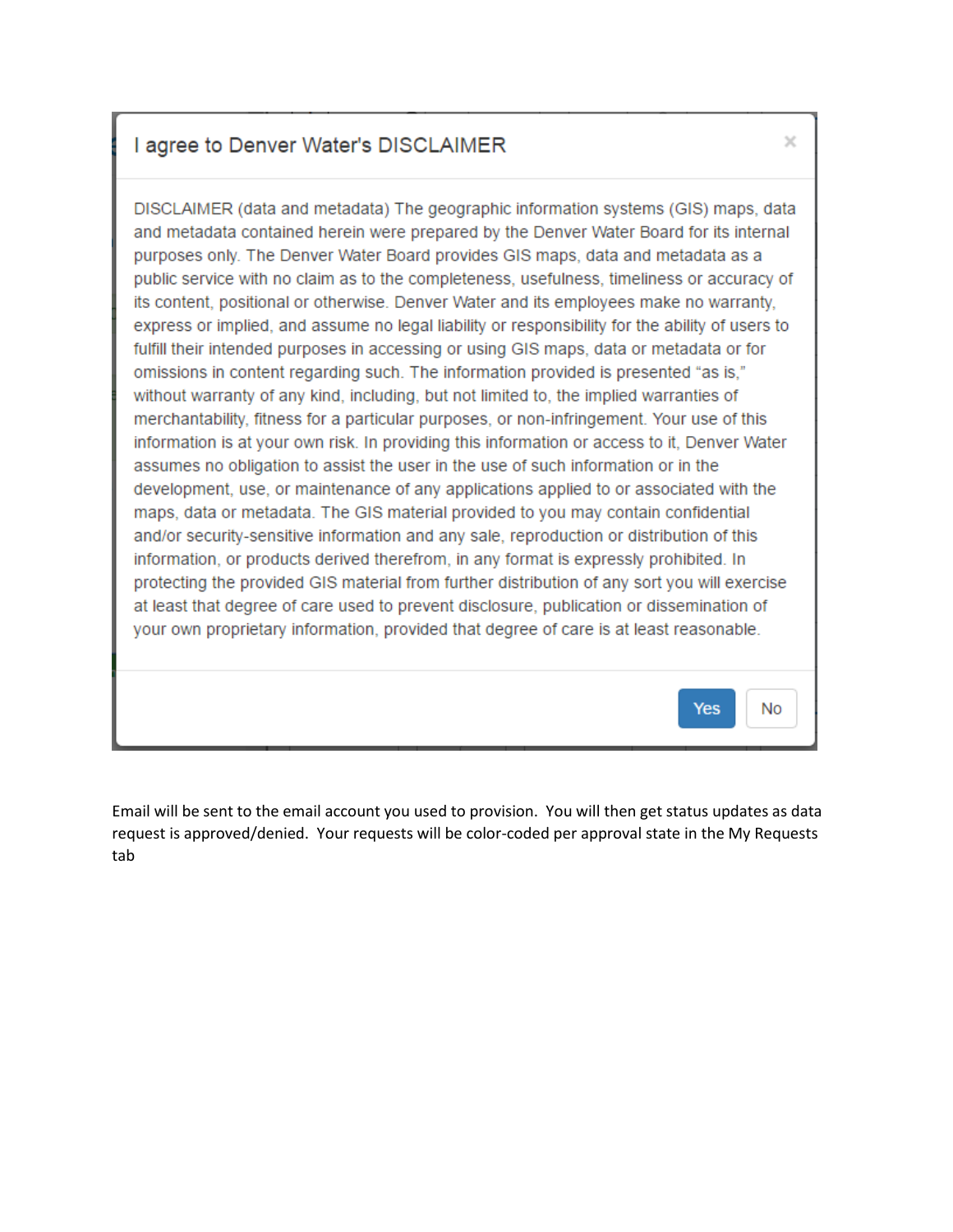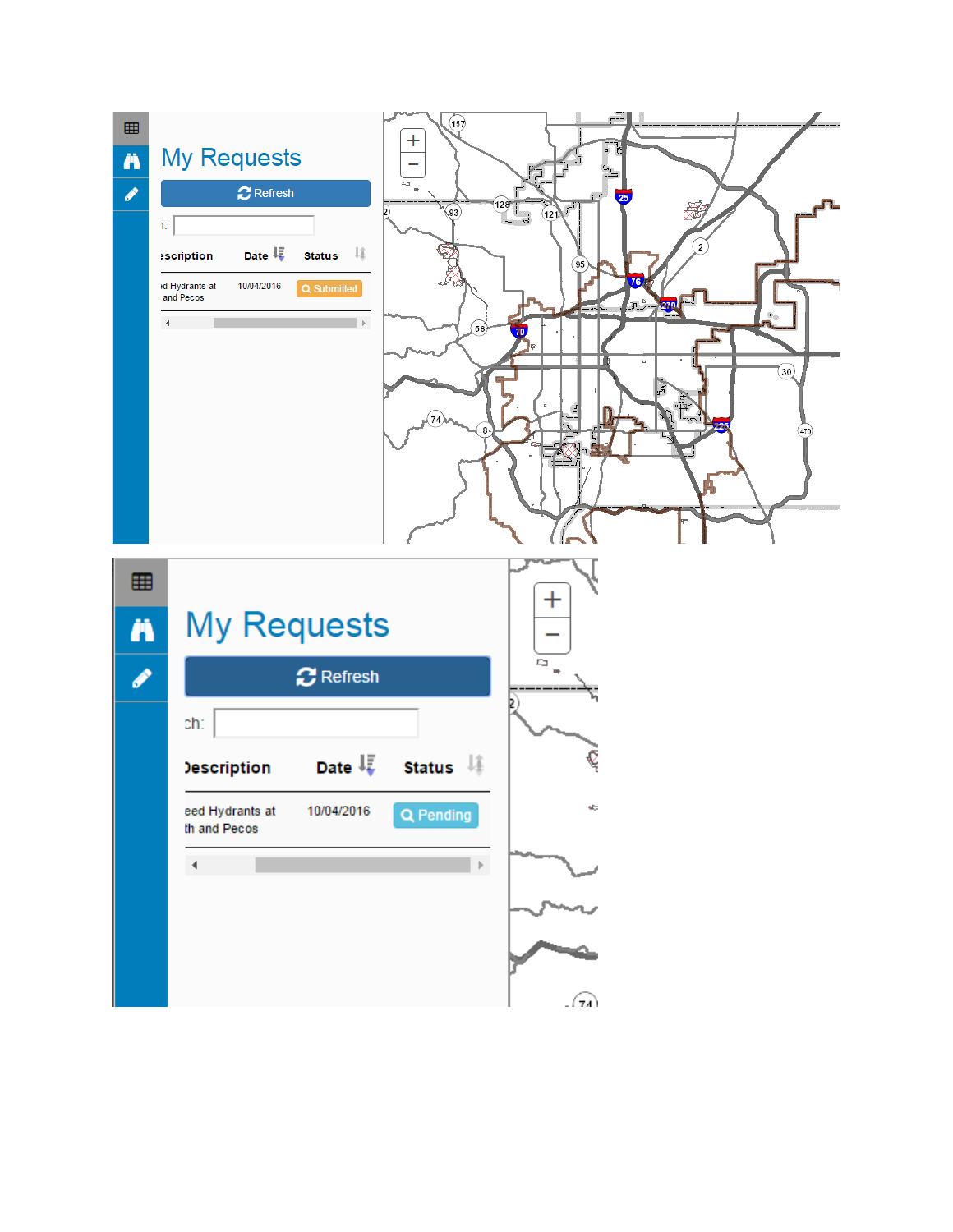| 囲<br>Ä | <b>My Requests</b>                                             | 1: |
|--------|----------------------------------------------------------------|----|
| Í      | <b>C</b> Refresh                                               | D. |
|        | h.<br>Date $\downarrow \frac{1}{2}$ Status<br>Jî<br>escription | ۹٦ |
|        | 10/04/2016<br>ed Hydrants at<br>Q Approved<br>and Pecos        |    |
|        |                                                                |    |

Once approved, you can now see your data by clicking the green Approved button



Toggle the + and – icon to see Export to Shapefile and Print PDF Options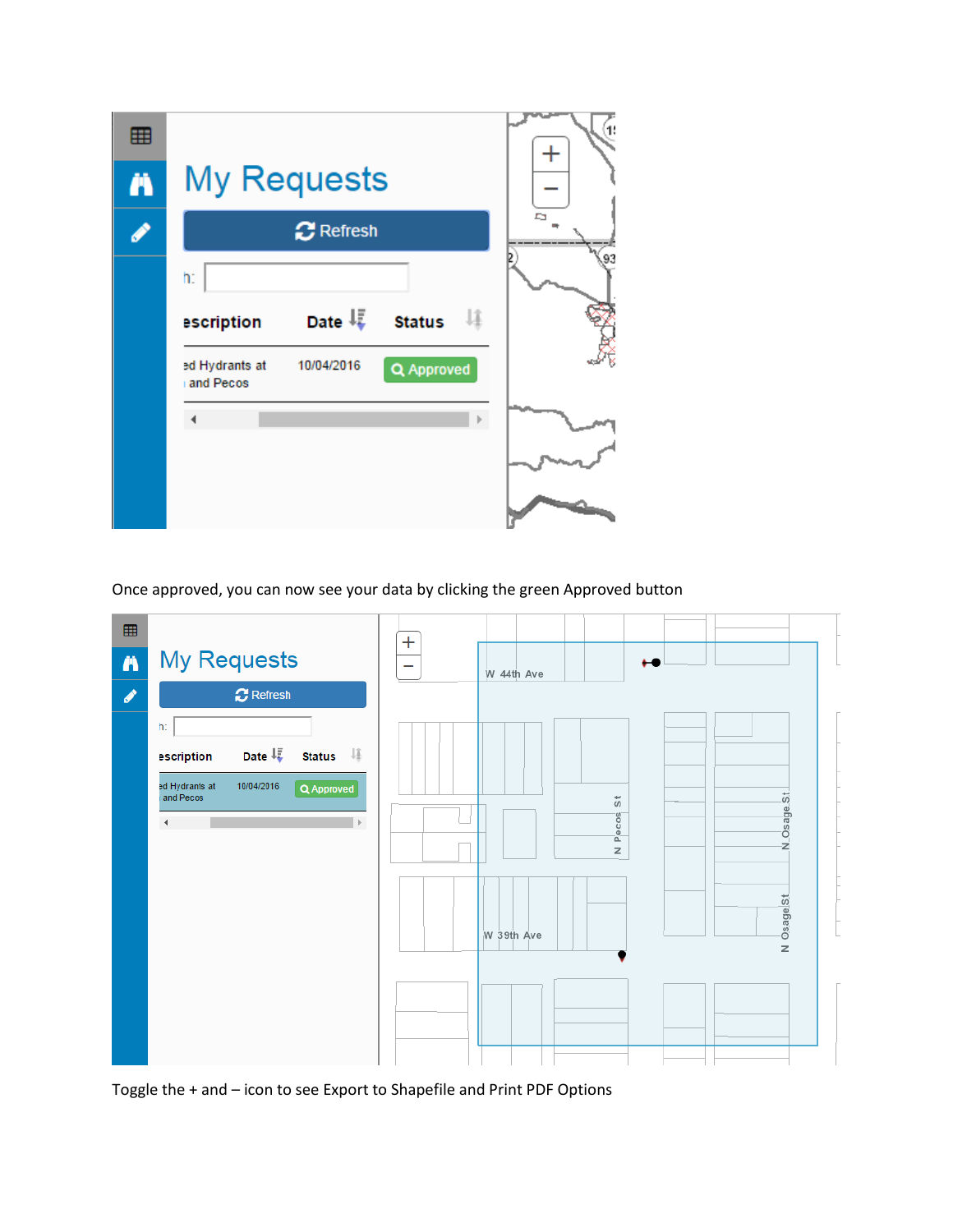| 囲 |                                                                      |  |
|---|----------------------------------------------------------------------|--|
| Ä | <b>My Requests</b>                                                   |  |
| O | <b>C</b> Refresh                                                     |  |
|   | Search:                                                              |  |
|   | Date $\downarrow \bar{\downarrow}$<br><b>Description</b><br>St       |  |
|   | 10/04/2016<br>I need Hydrants at<br>Q<br>$\bullet$<br>40th and Pecos |  |
|   | Purpose: For a new job we need services locate                       |  |
|   | <b>Data Requests:</b><br>Hydrants                                    |  |
|   | $\frac{1}{26}$ Export<br>$\Box$ Print                                |  |
|   |                                                                      |  |
|   |                                                                      |  |
|   |                                                                      |  |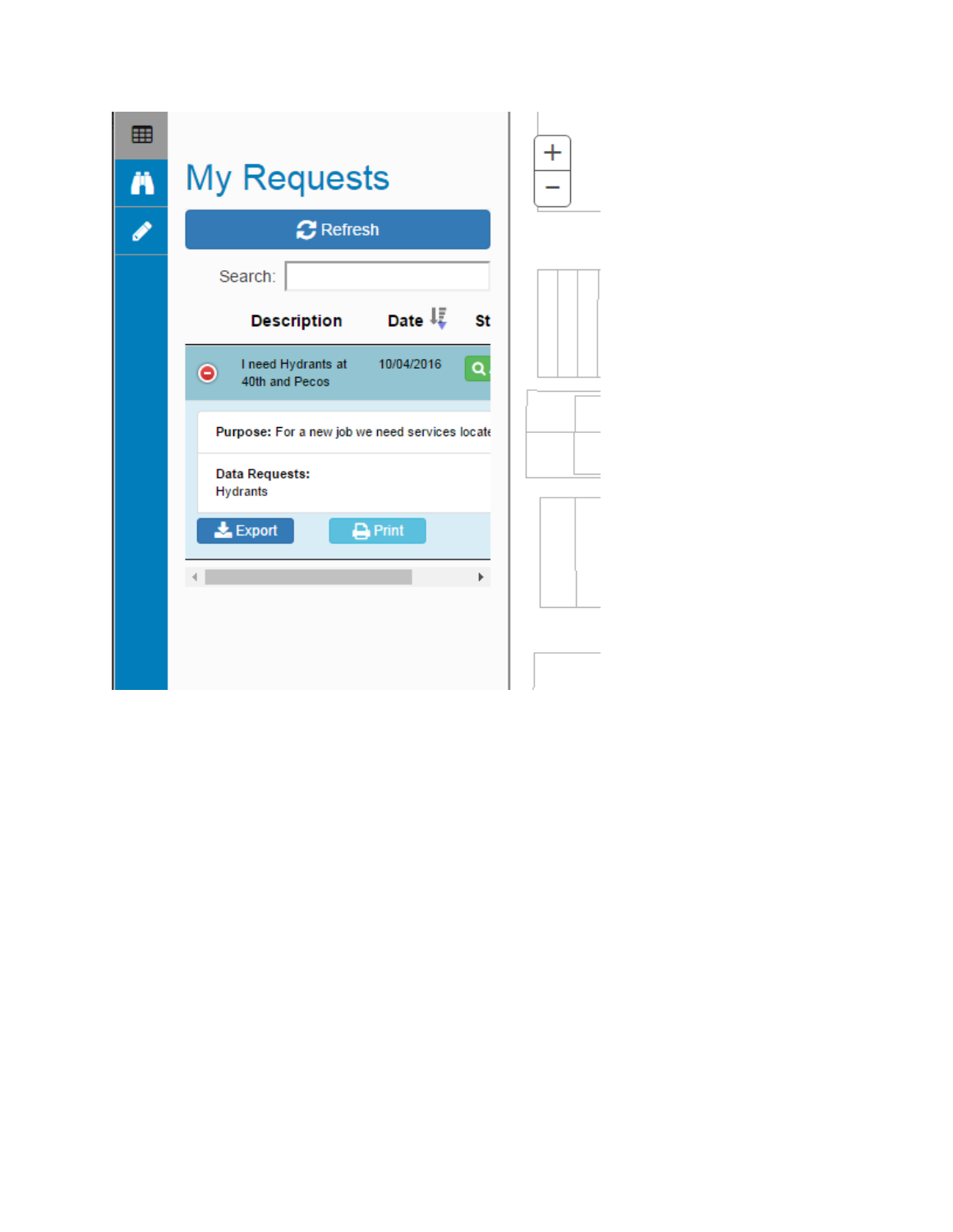### **WATER QUALITY DATA REQUEST <sup>1</sup>**

#### From the Initial Map, use Navigation to Select the water drop  $\bullet$  for a New Water Quality Request.



Enter a **Short Description** of your request, between 50-75 characters.

Enter the **Purpose**, including why are you requesting this data, what would you be using for, any specific data like locations or other geographic area or constituents, and if you have a **DW contact** already. Provide as much information as possible; this will make the process easier and speedier.

The map on the right side is for your reference. You do not need to draw a polygon or interact with the map.

- The brown line delineates the limits of th[e DW Service Area.](https://www.denverwater.org/about-us/how-we-operate/service-area)
- The [Watershed/Collection area](https://www.denverwater.org/your-water/water-supply-and-planning/collection-system) extends to the area outside of DW Service Area. Includes the raw water (such as streams) system.
- Distribution System extends to the DW Service Area. Includes the treated water system.

 $\overline{\phantom{a}}$ 

 $1$  As 04/03/19 – GIS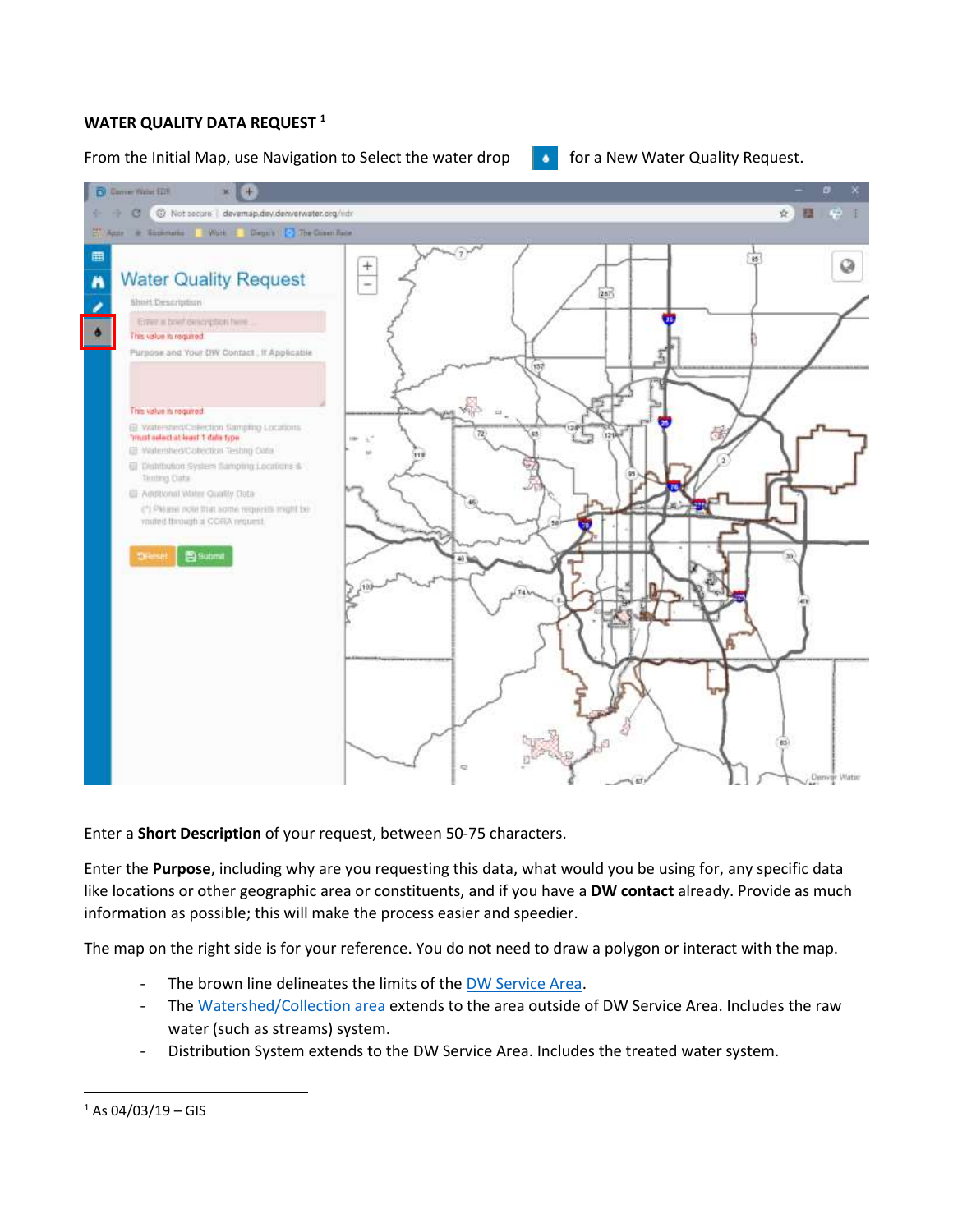

Then **submit** and agree to the DW Disclaimer.

any format is expressly prohibited. In protecting the provided GIS material from further distribution of any sort you will exercise at least that degree of care used to prevent disclosure, publication or dissemination of your own proprietary information, provided that degree of care is at least reasonable.

> The water quality data is provided "as is." Water quality data provided to the user is provisional and subject to change, and the user should not assume that the data has undergone any quality assurance or quality control review. Denver Water makes no warranty of any kind, express or implied, concerning the data, including accuracy, reliability, completeness, timeliness, or usefulness

> content, positional or otherwise. Denver Water and its employees make no warranty, express or implied, and assume no legal liability or responsibility for the ability of users to fulfill their intended purposes in accessing or using GIS maps, data or metadata or for omissions in content regarding such. The information provided is presented "as is," without warranty of any kind, including, but not limited to, the implied warranties of merchantability, fitness for a particular purposes, or non-infringement. Your use of this information is at your own risk. In providing this information or access to it, Denver Water assumes no obligation to assist the user in the use of such information or in the development, use, or maintenance of any applications applied to or associated with the maps, data or metadata. The GIS material provided to you may contain confidential and/or security-sensitive information and any sale, reproduction or distribution of this information, or products derived therefrom, in